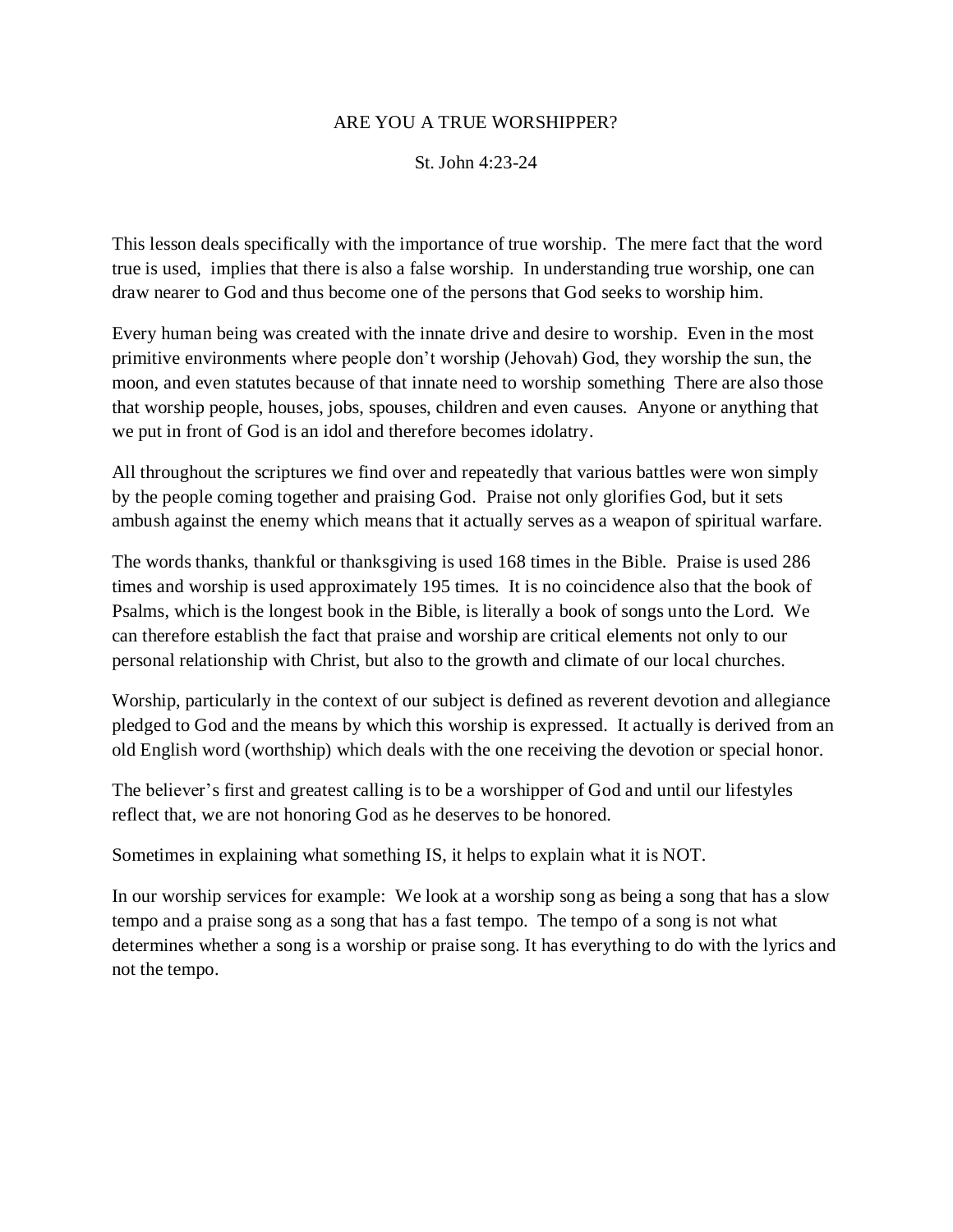Praise is thanking God for what he has done. Worshipping God is thanking him for who he is.

For example: We can sing the popular song: Thank you Lord. The tempo is quite slow. However, it is actually a song of praise because it thanks God for what he has done.

The song: Our God is an awesome God is a very upbeat song; however it would be considered a song of worship because it specifically deals with who God is.

The reason that is significant is because many people cannot get stirred until after several upbeat songs are sung followed then by a song that is slow. Let us remember that praise is the vehicle that leads to worship. Therefore we should praise him and worship him because he is worthy of praise and worship.

Let us examine more closely the reasons that we are to worship God.

#### (1). WE WERE CREATED TO WORSHIP GOD

Colossians 1:16): " For by him were all things created , that are in heaven, and that are in earth, visible and invisible, whether they be thrones, or dominions, or principalities, or powers: all things were created by him, and for him and he is before all things, and by him all things consist."

Revelation 4: 10-11: "The four and twenty elders fall down before him that sat on the throne, and worship him that liveth forever and ever, and cast their crowns before the throne, saying Thou art worthy, O Lord, to receive glory and honour and power: for thou has created all things, and for thy pleasure they are and were created."

## (2) GOD IS WORTHY OF ALL PRAISE AND WORSHIP

God is worthy of all the praise because he did for us what no other god could do. What can he do? He can do anything. He is incomparable, infallible and immutable. Everything that we have, he gave us, wherever we are, he brought us and what we are, he made us. He is worthy of all the praise.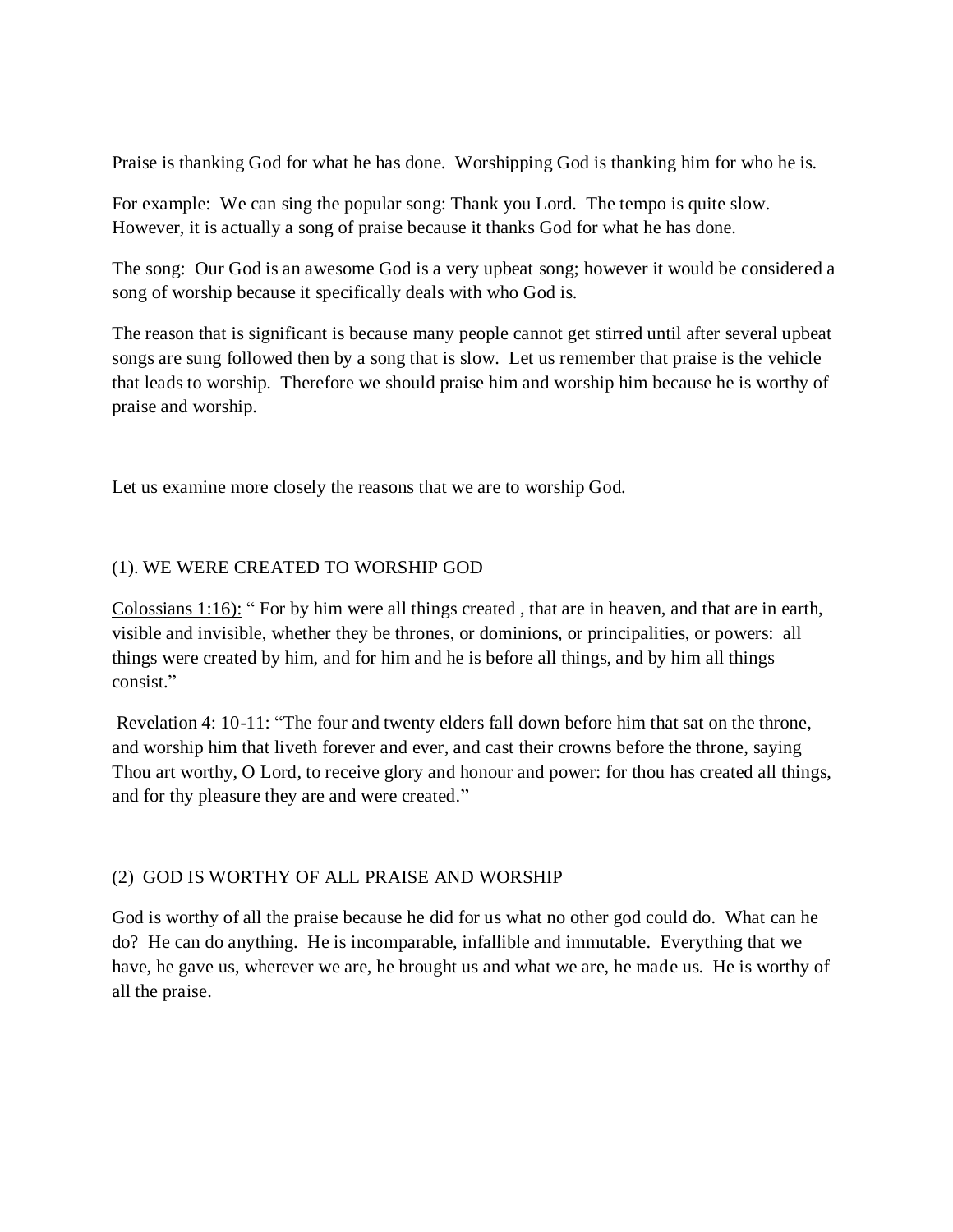### (3). GOD EXPECTS THE PRAISE

Every time God looks down and sees us sitting in his house looking like a spectator, he is displeased because he has been so good to us. His grace and his mercy have been extended unto all mankind. He is the God of a second chance. He is a God who has not rewarded us according to our iniquities, but according to the multitude of his loving kindness and tender mercies. The word of God confirms clearly that he expects the praise.

In St. Luke 17, Jesus healed 10 lepers. Only one came back to say thank you. To that, Jesus asked: *"Were not there 10 cleansed, but where are the nine?"*

In closing, God must be the object of our worship. Where there is no music, no praise team, or even the absence of a choir, the only ingredient that is needed for worship is the individual and God. Therefore we must each take personal responsibility for our worship and remember that we all were created to worship him.

# THE FOLLOWING ARE VARIOUS TYPES OF PRAISE (FYI)

YADAH: To extend the hand or to worship with extended hands. Yadah implies dependence on God in actions. In other words: We choose to praise. We have complete surrender. (II Chronicles 20: 19-21, Psalm 63:4).

TOWDAH: This word comes from the same principle root word as Yadah, meaning to throw out yours hands to God. It means an extension of the hands in adoration. This praise can be done for things not yet received. (Psalm 50:23, 134:2, 141:2)

HALAL: Halal means to boast, to brag about, to magnify, and to be clamorously foolish. An example would be when you first fell in love or when you had your first baby. You eagerly told everybody about this wonderful person. God gave us emotions. Let us use those emotions for him. Let us be exuberant about witnessing about Christ. David said, *"I will bless the Lord at all times, his praise shall continually be in my mouth.* (Psalm 150).

SHABACH : Shabach means to address in a loud tone, to command, triumph, to glory, and to shout. (Psalm 63: 1-4, 117:1, Psalm 47:1, 35:27.

BARAK: This means to kneel down, to bless God as an act of adoration. (Psalm72:12-15)